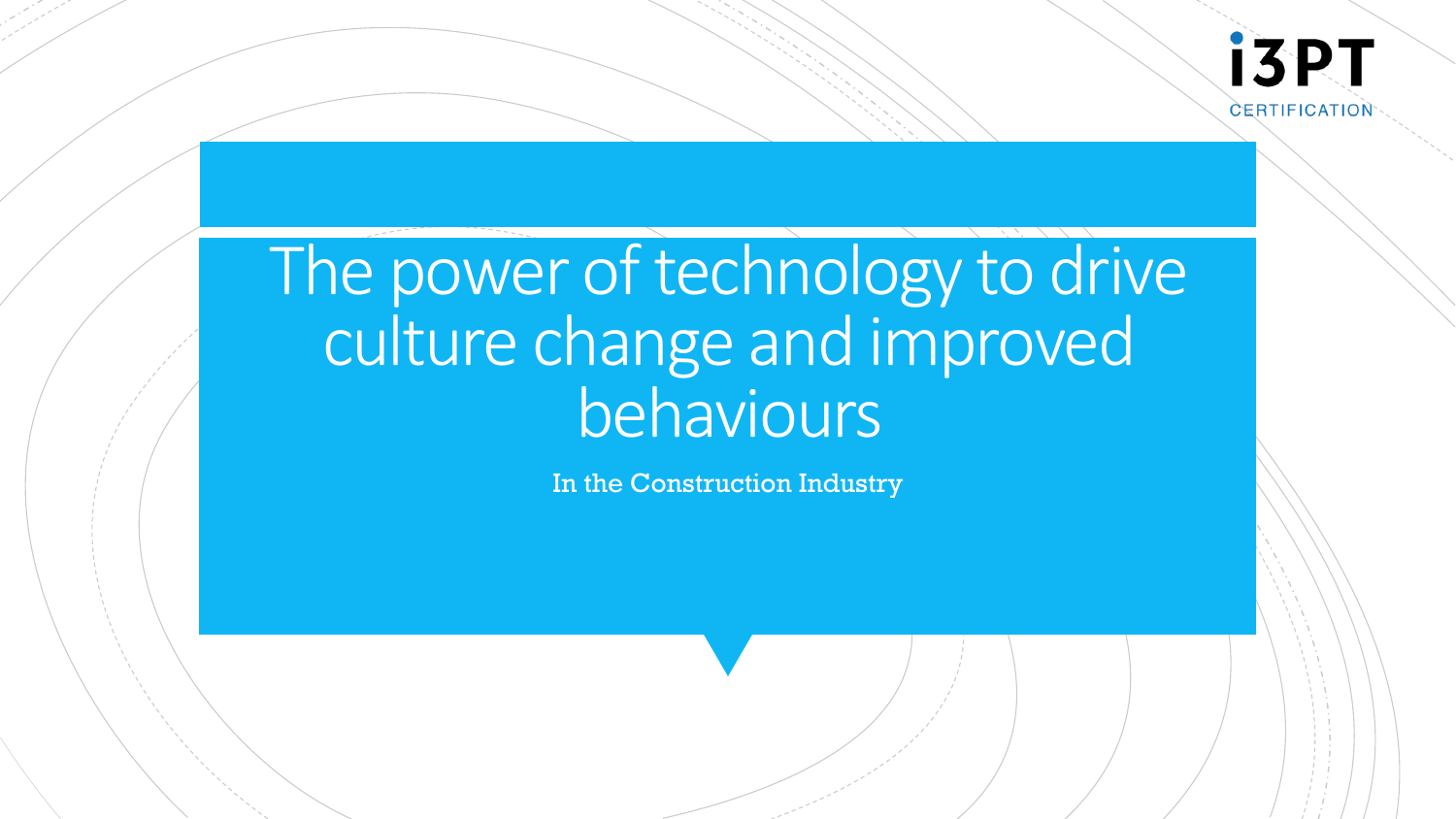### **Overview**

Part One –Why?

- **Technology and behavioral change**
- **The importance of moral engagement in industry**

**i3PT** 

**CERTIFICATION** 

**EXECUTE:** Lessons from other sectors

Part Two- How?

- "Your name in lights"
- What's in it for me?
- **The importance of language**
- **EXECUTE:** Benefits over features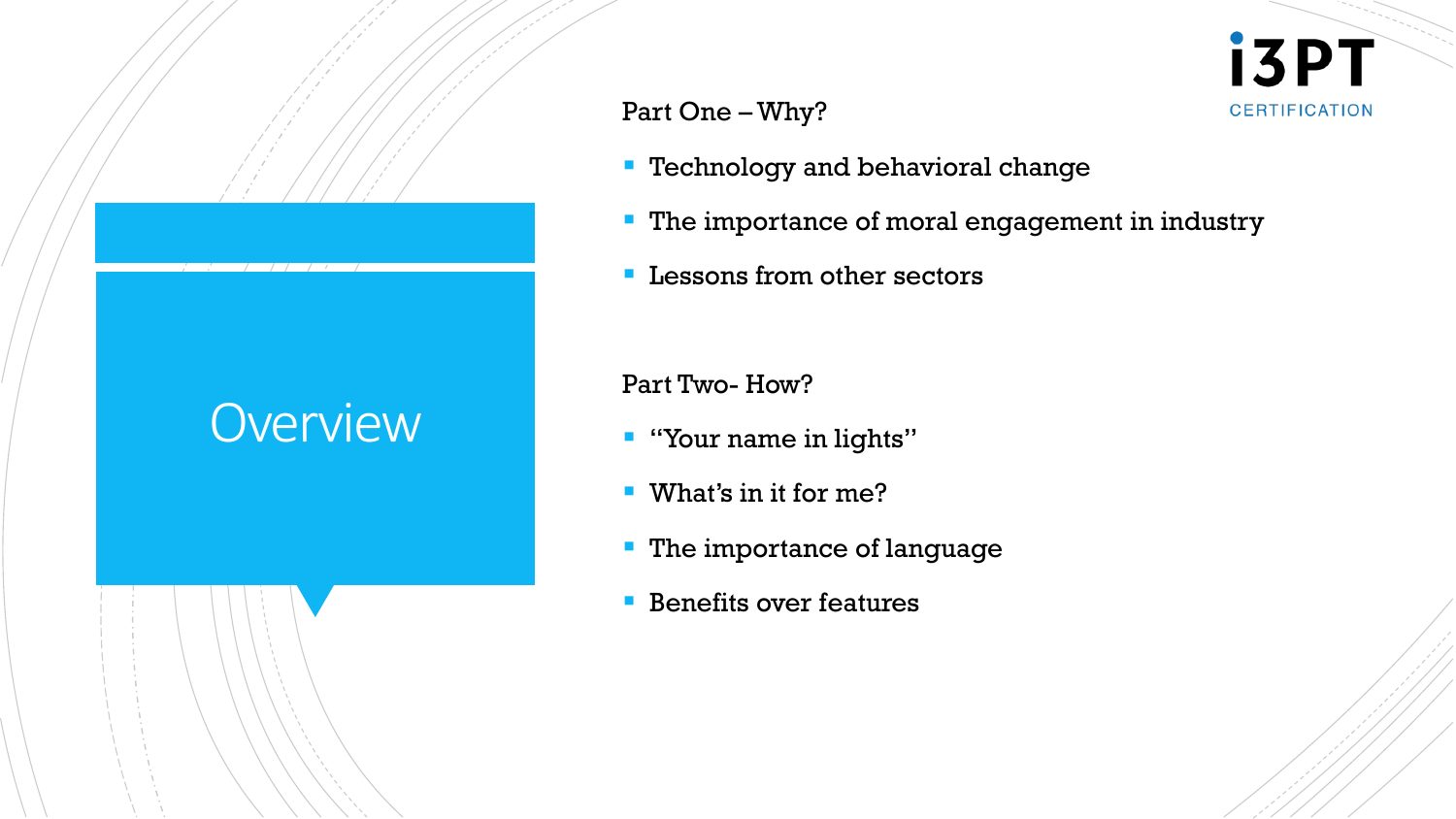

## Technology and Behavioural Change

- **If Irrespective of the level of genius attributable to any** technological change and innovation, the greatest factor in the success or failure of any new initiative is people.
- **Unless we can fine-tune our understanding of human** beings and what drives their behaviour, we will fail to deliver the governance and leadership required to realise the potential of the innovation itself.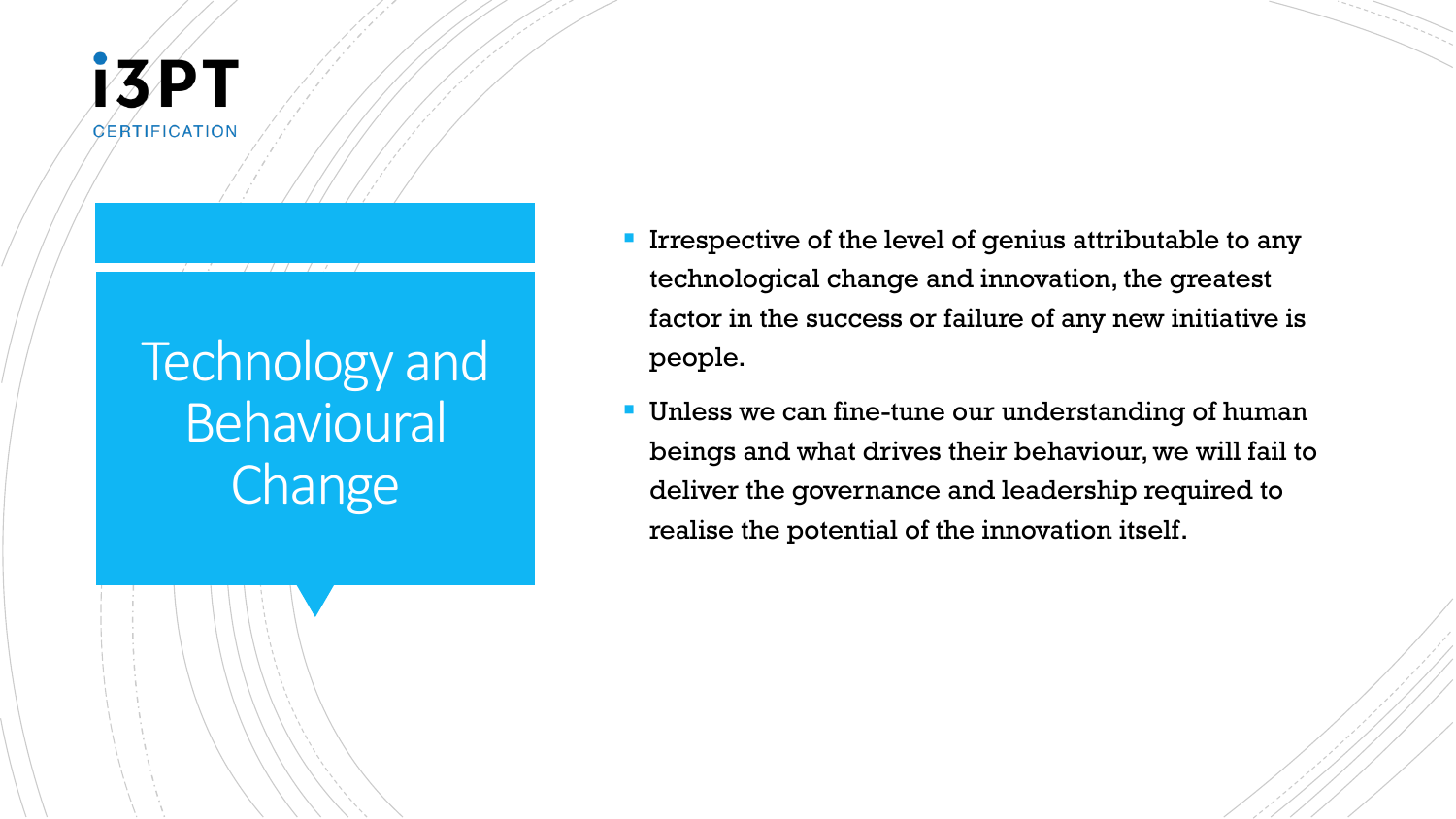

## Technology and **Behavioural Change**

Why should company's focus on behaviour

- Gallup Research, companies that apply the principles of behavioral economics [outperform their peers](http://www.gallup.com/services/170954/behavioral-economics.aspx) by 85 percent in sales growth and more than 25 percent in gross margin. Nonetheless, many organizations still take a technology-first approach.
- **EXTER 1** With a deeper understanding of what makes people tick, technology and business leaders can make better technology decisions and create more meaningful digital transformations, engaging experiences, and valuable disruptions.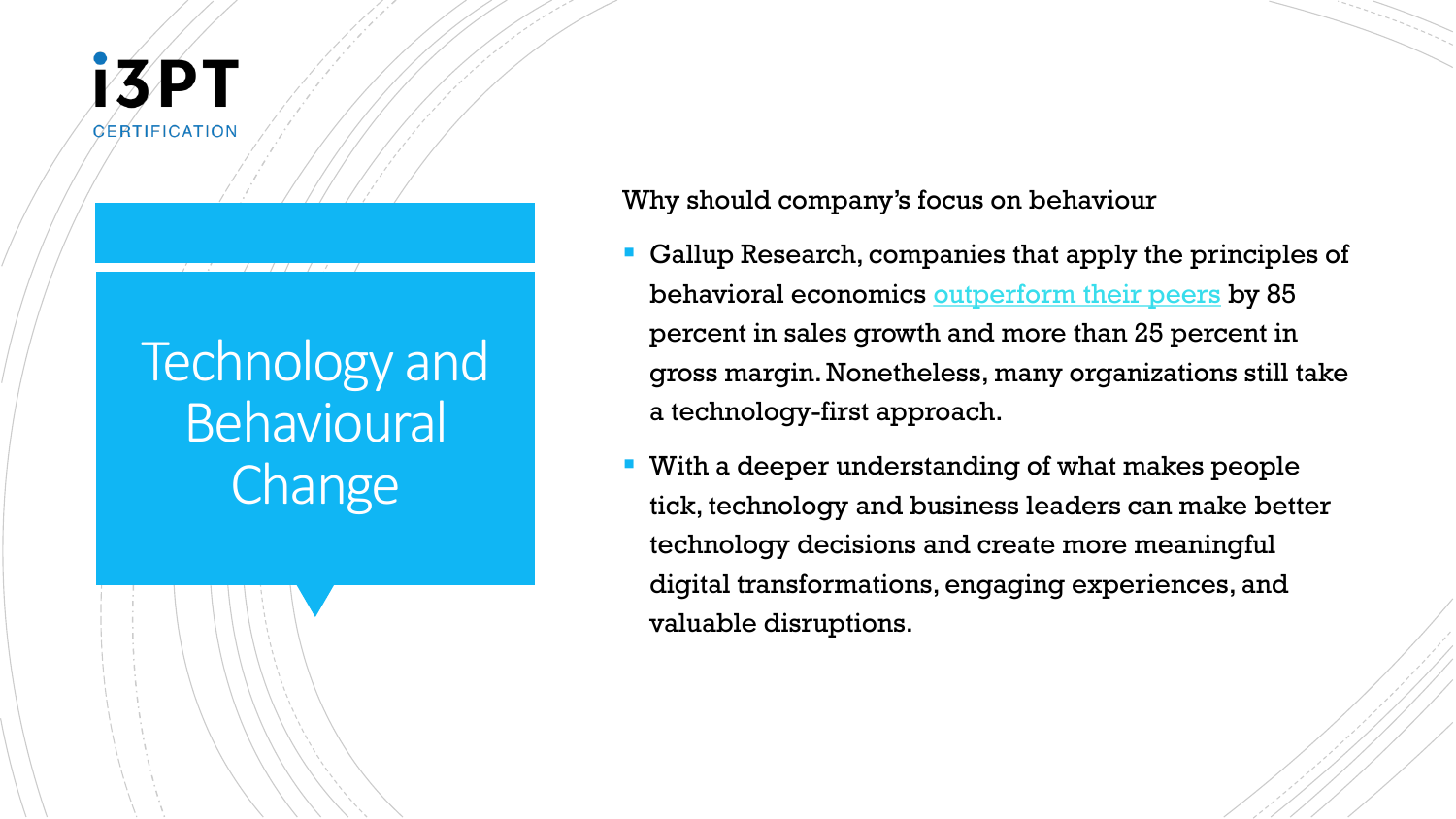

## Technology and **Behavioural Change**

- Behavioral design, which marries behavioral economics with human-centered design, explores the entire decision-making process with an eye to the factors that affect an individual's choices. As such, it helps increase the likelihood new products or technologies will be adopted. The biggest influences include:
- Self/kinship: a person's sense of self, both individually and socially.
- **Expectations:** the attitudes and presumptions people bring from prior experiences.
- **Influences:** the social norms and cultural forces that shape a person's beliefs.
- **Framing:** the ways in which choices are presented.
- **Time distortion:** the ways in which people overly value the present and poorly understand the future.
- **Barriers and enablers:** situations that hinder or empower the ability to make choices or reach goals.
- **Experience:** the structure and sequencing of key interactions.
- By combining the principles from behavioural economics with user insights and business context, organizations can more systematically mitigate the risks of introducing new technology products and solutions.
- Indeed, this approach has driven some of the greatest disruptions in the consumer marketplace, such as those caused by Uber and Amazon Prime. Small behavioural changes enabled by technology have contributed to the success of each.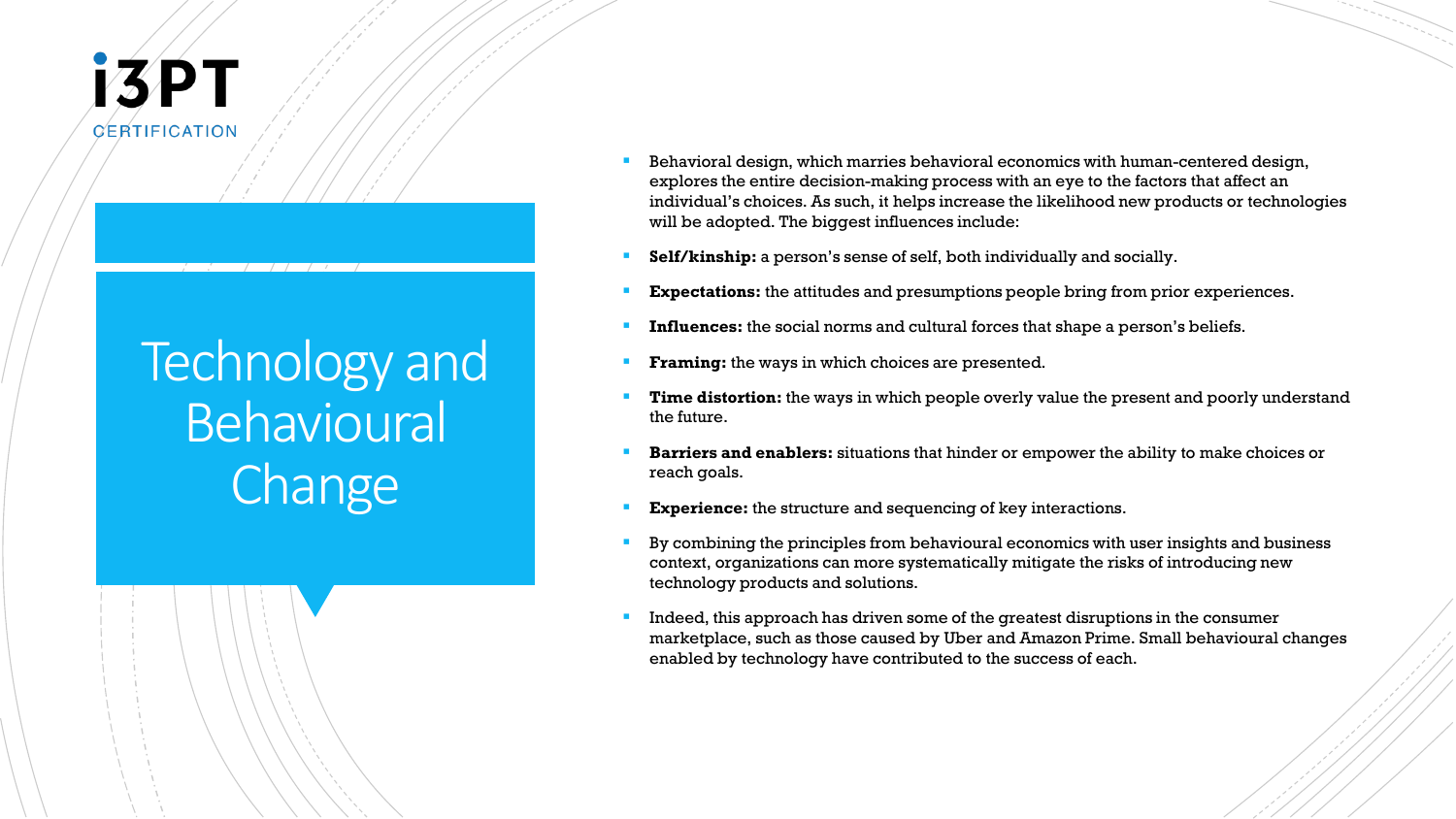### **Moral** Disengagement in Industry

- "Psychological theories of morality focus heavily on moral thought to the neglect of moral conduct."
- "People suffer from the wrongs done to them regardless of how perpetrators might justify their actions. The regulation of conduct involves much more than moral reasoning. A complete theory of moral agency must link moral knowledge and reasoning to moral action."
- **IF** In essence, the vast majority of human beings wish to view themselves as good people. The extent to which they selfregulate their behaviour however, varies depending on whether or not they activate their moral agency.
- There are many social and psychological manoeuvres by which moral self-sanctions can be disengaged from one's conduct. This "moral disengagement "can be conscious or sub-conscious.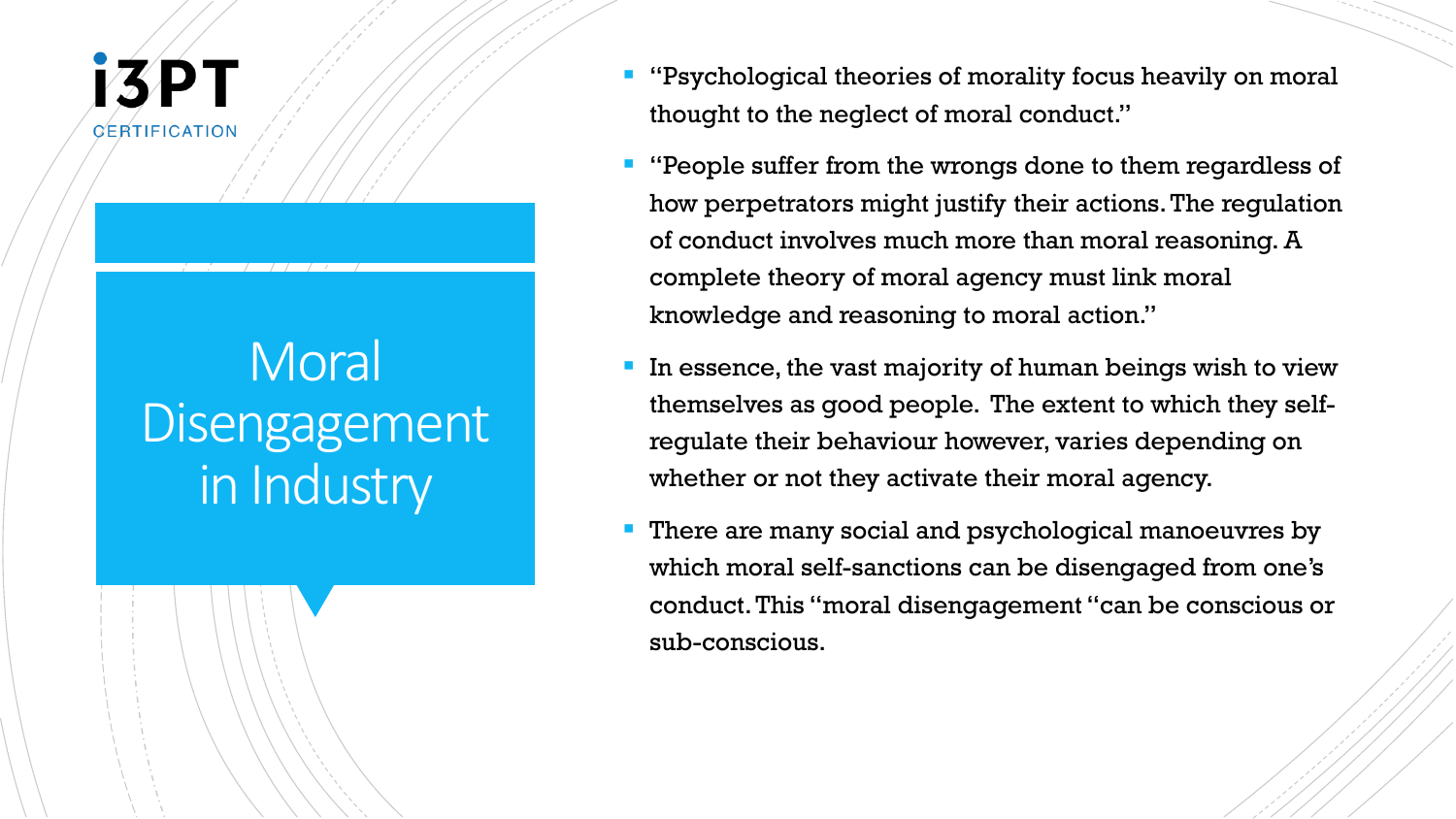## **Moral** Disengagement

#### **Moral Justification**

- This occurs when people engage in reconstruction of the behaviour itself. People do not ordinarily engage in harmful conduct until they have justified to themselves the morality of their actions.
- In this process of moral justification, detrimental conduct is made personally and socially acceptable by portraying it as serving socially worthy or moral purposes.
- People then can act on a moral imperative and preserve their view of themselves as a moral agent while inflicting harm on others.
- This is often present in warfare.
- "Those who can make you believe absurdities can make you commit atrocities." Voltaire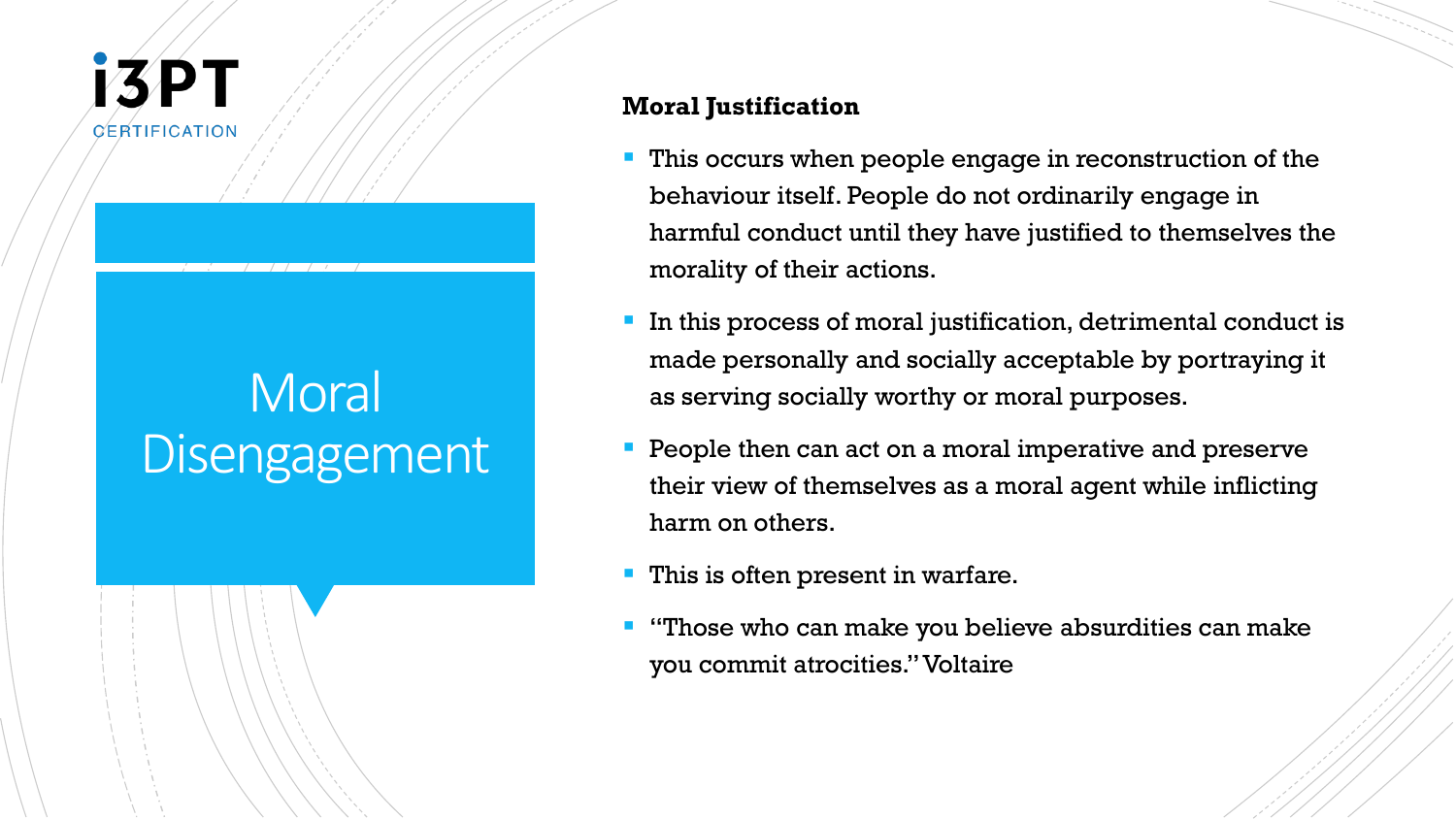

#### **Euphemistic Labelling**

- **People think in words, vocabulary is important**
- Language shapes thought patterns on which actions are based. Activities can take on very different appearances depending on what they are called
- e.g. "friendly fire" or even "practical completion"
- Not surprisingly, euphemistic language is widely used to make harmful conduct respectable and to reduce personal responsibility for it.
- People sanitise behaviour by giving it a nicer sounding label. This can be particularly dangerous.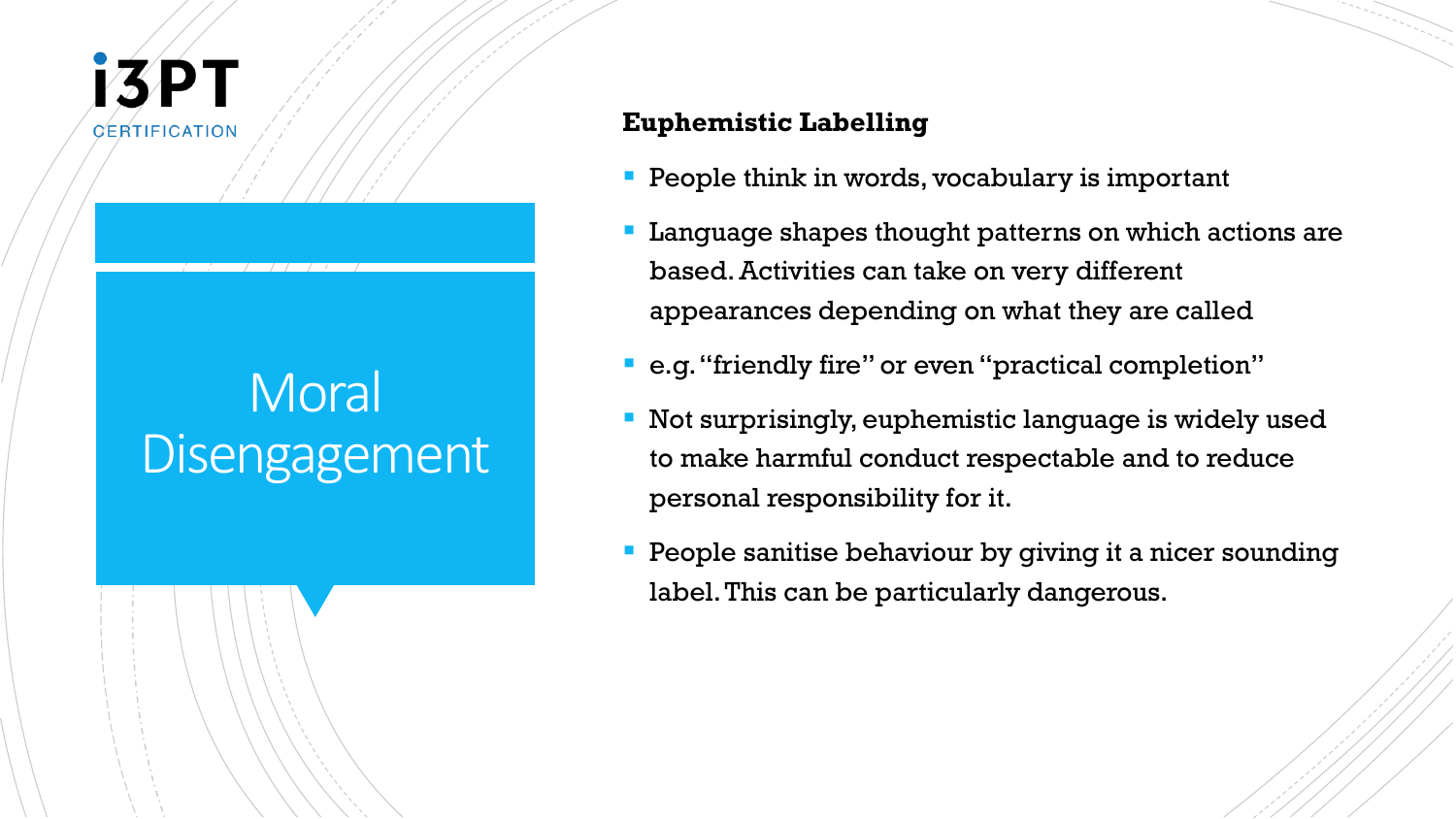

#### **Advantageous Comparison**

- "Advantageous comparison is another way of making harmful conduct look good. How behaviour is viewed is coloured by what it is compared against. By exploiting the contrast principle, reprehensible acts can be made righteous."
- E.g. "This is common practice", "You should see what some of our competitors do!",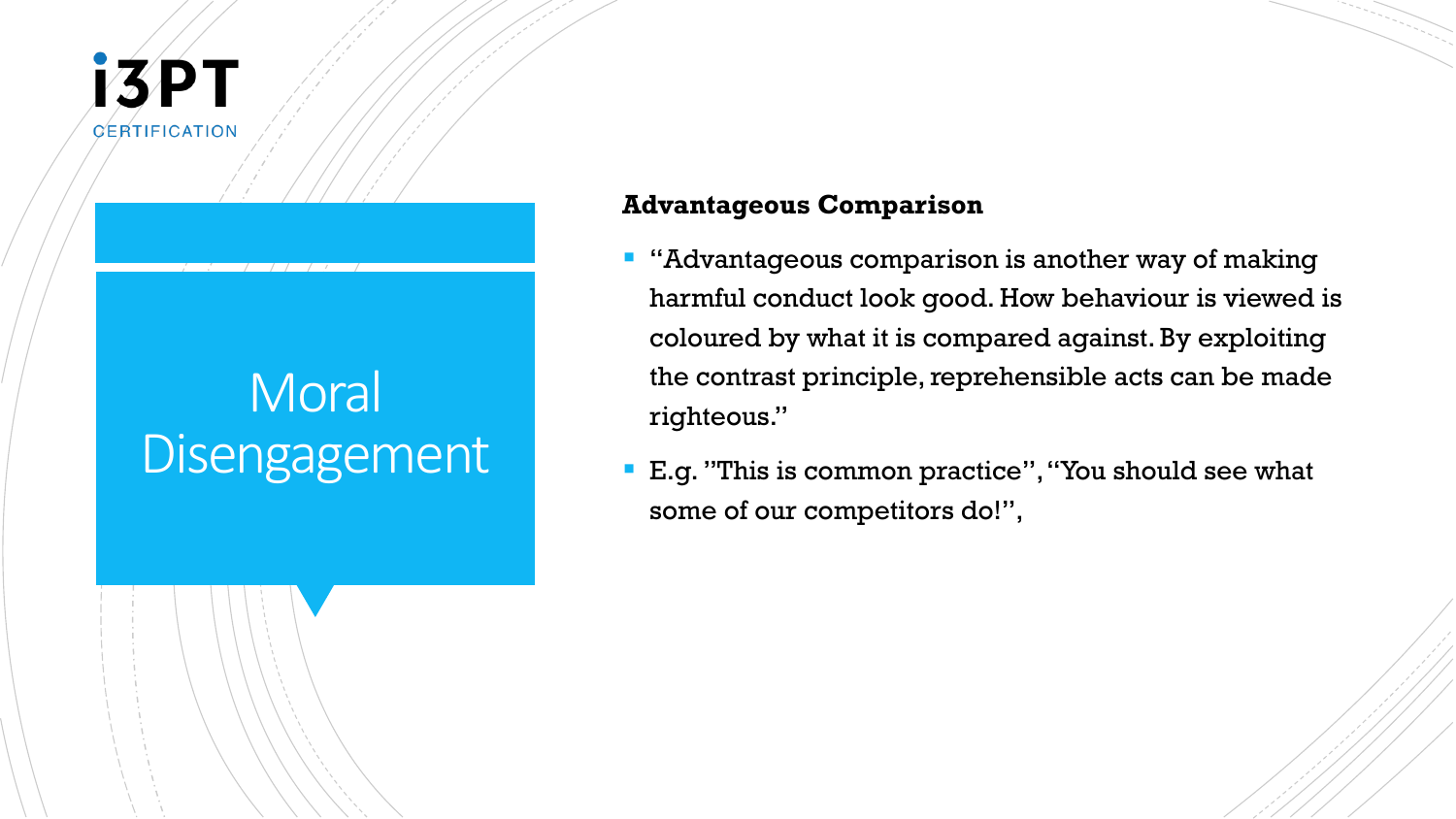

#### **Displacement of Responsibility**

- "Moral control operates most strongly when people acknowledge that they cause harm by their detrimental actions. People will behave in ways they normally repudiate if a legitimate authority accepts responsibility for the effects of their conduct"
- **Milgram's Obedience Study**
- Under displaced responsibility, people view their actions as stemming from the dictates of authorities rather than being personally responsible for them.
- $\blacksquare$  Firms can authorise immoral actions without direct authorisation. They rarely assume this responsibility openly and in many cases remain consciously uninformed. *"Get it done ASAP, we need you on another site!".*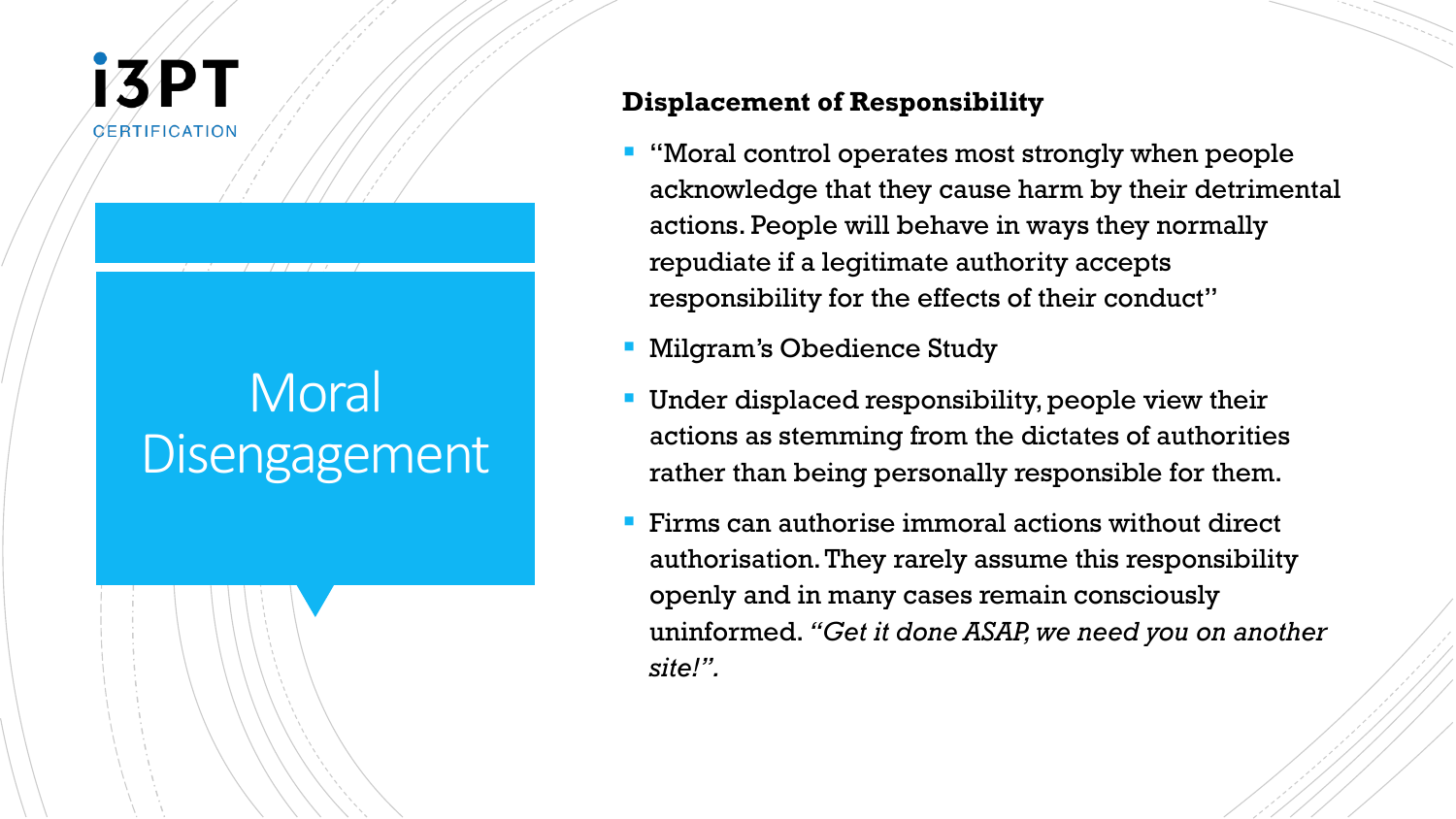## **Moral** Disengagement

#### **Diffusion of Responsibility**

- "Personal agency get obscured by diffusing personal accountability. There are several ways of doing it. A sense of responsibility can be diffused, and thereby diminished, by division of labour."
- **"Group decision making is another common practice** that gets otherwise considerate people to behave inhumanely. When everyone is responsible, no one really feels responsible."
- **This is particularly rife in construction. The "CC** everyone" culture and the very nature of subcontracting lead to a natural diffusion of responsibility.
- **Technology has a huge role in mitigating the** opportunity for diffusion of responsibility.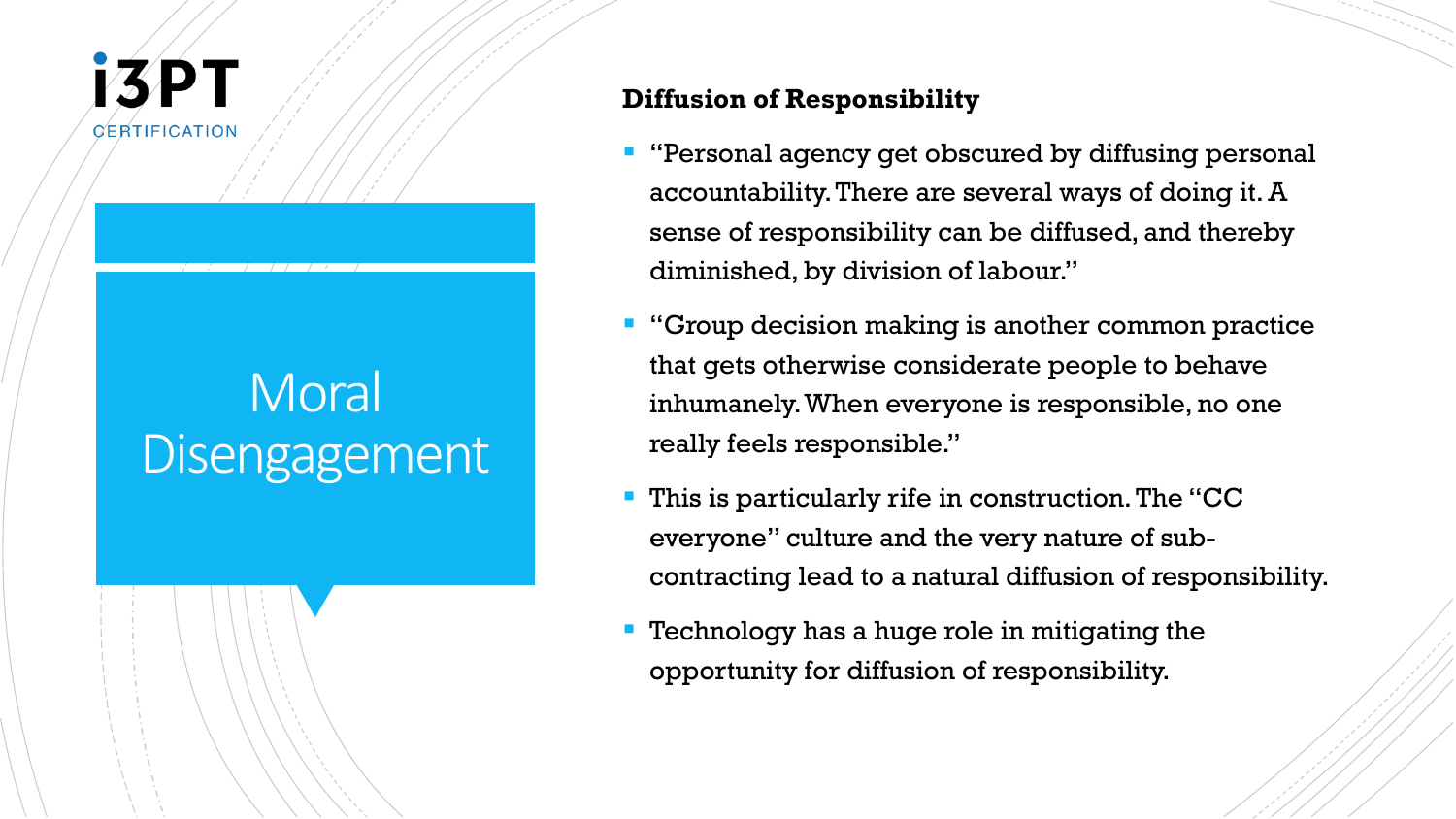

#### **Disregard or Distortion of Consequences**

- When people pursue activities that are harmful to others for reasons of personal gain or social pressure, they avoid facing the harm they cause or minimize it. If minimization does not work, the evidence of harm can be discredited. As long as the harmful results of one's conduct are ignored, minimized, distorted or disbelieved, there is little reason for self-censure to be activated.
- Availability bias, "I've delivered countless buildings and I've never had a problem, etc. etc "
- This is another major issue in our industry and it speaks to the "Time Distortion" issue which we previously identified.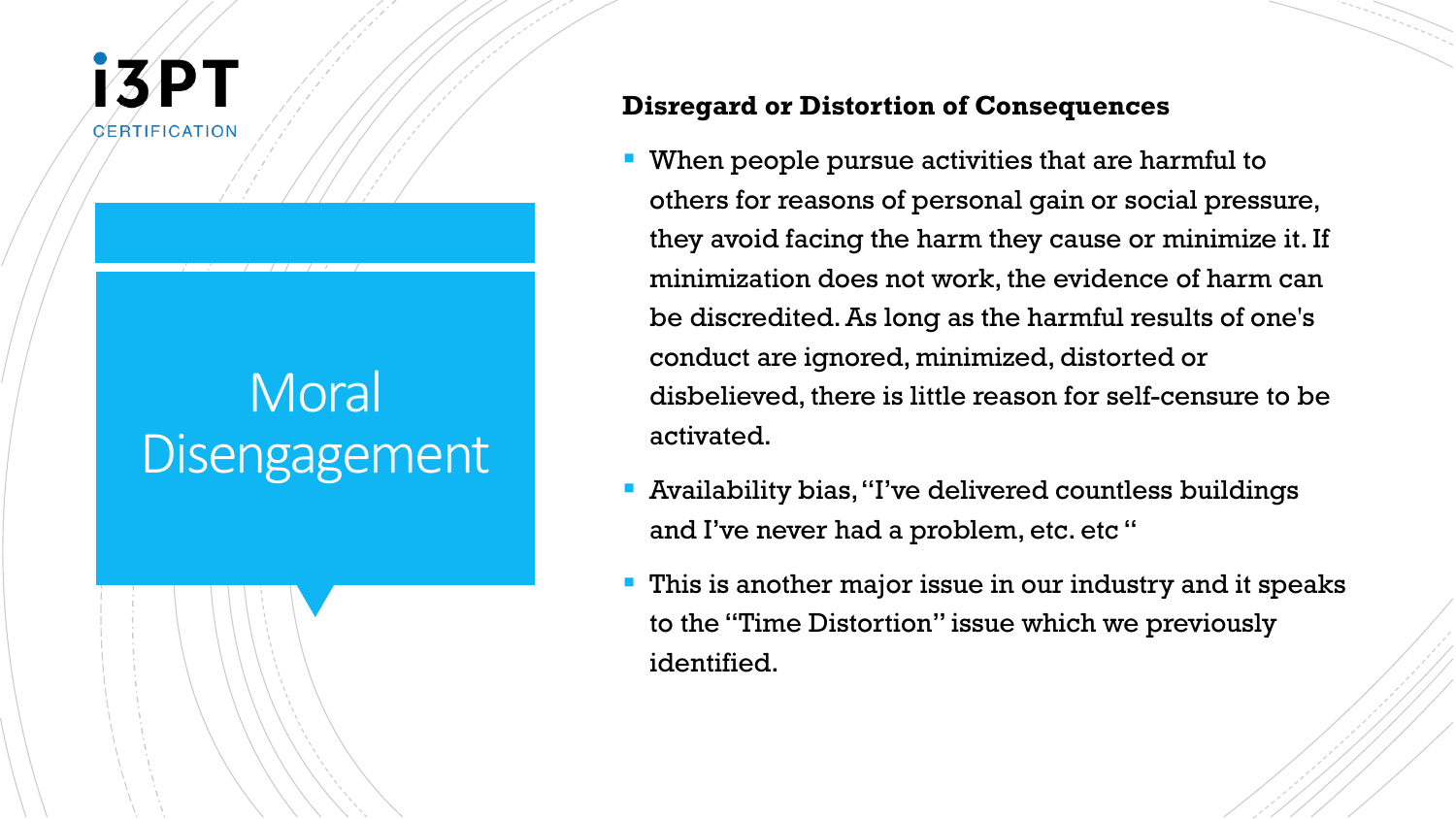

#### **Dehumanization**

- The final set of disengagement practices operates on the recipients of detrimental acts. The strength of moral self-censure depends partly on how the perpetrators view the people they mistreat.
- **If you can vilify the client, the contractor, the architect,** your own boss or whomever you choose to dehumanise, it is much easier to disengage from your own moral compass.
- "The client didn't pay for quality, so I couldn't deliver a good job.", "The bloody architect designed it wrong and I'm only paid to build what he has designed!".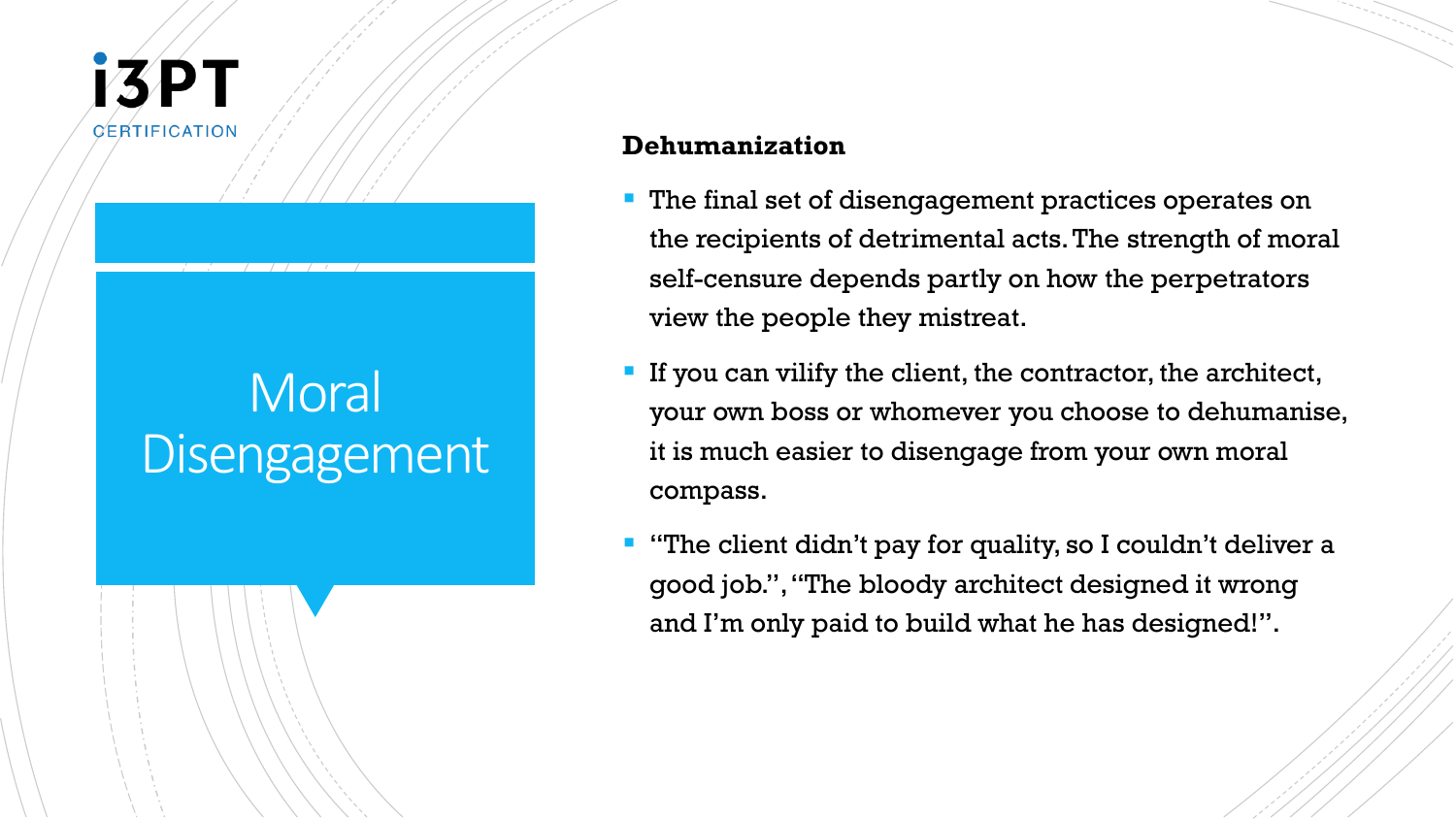## **Moral** Disengagement

#### **Lesson's learned from other industries**

- Medicine Simple checklists introduced in recent years for central line infections save thousands of lives every year in the U.S
- Health & Fitness, "the quantified self", everything is measured from food, to exercise to sleep.
- Energy and utilities  $-We$  are more aware of our energy consumption and what drives it.
- Video-conferencing Skype, Web-ex, etc have changed our patterns of behaviour and how we work.
- Ecommerce, the immediacy of information and choices has driven huge changes in consumer bevaviour.

The same people you use these innovations every day are also operating in our industry. We need to connect them with the benefits of new technology without scary acronyms and TMI.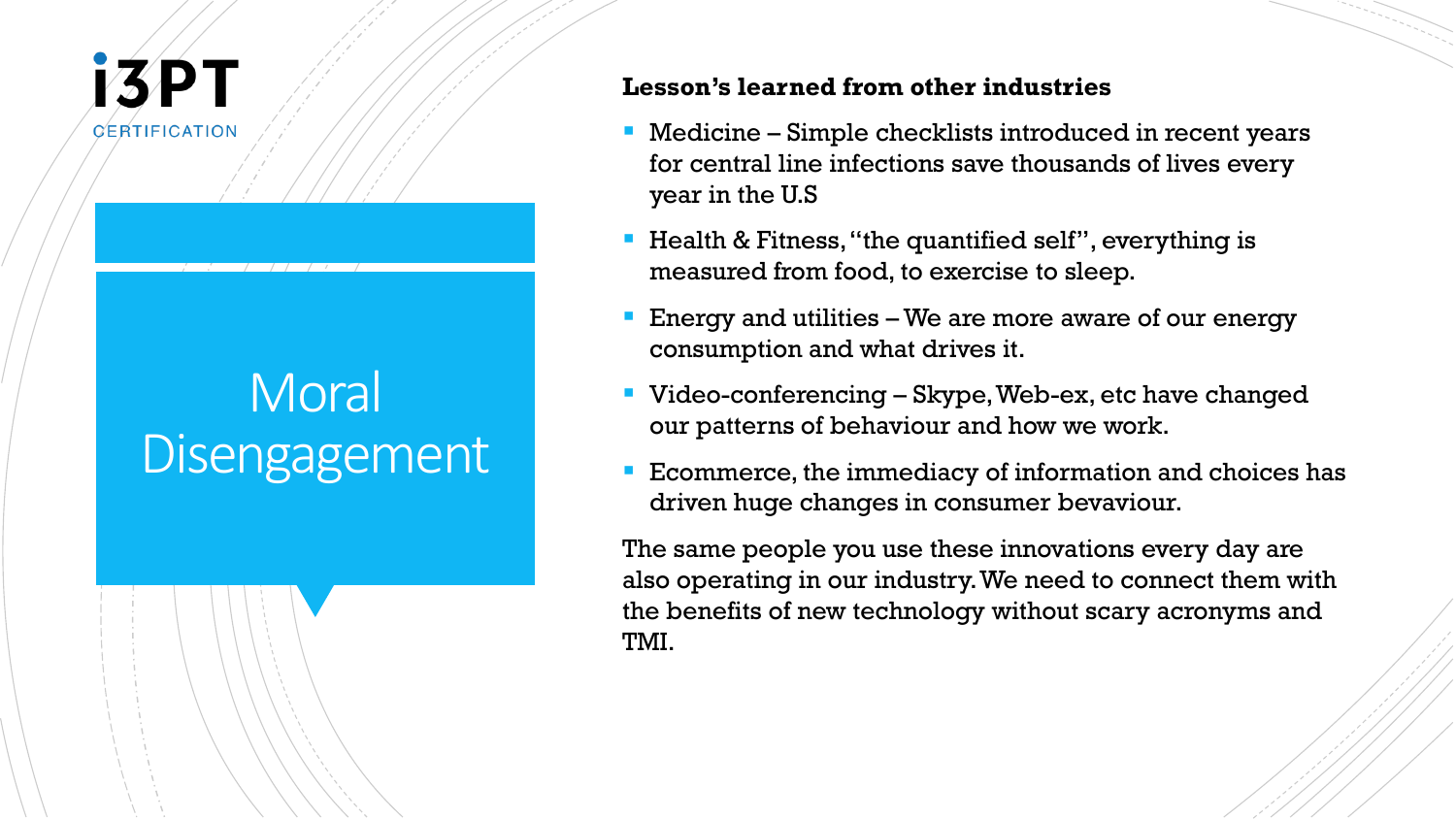

## Your Name in Lights! (the Stick)

What we have learned from deploying technology for building regulations and quality assurance.

- It's all about accountability.
- Nobody likes to have their name in red on a dashboard.
- Once you set a fair requirement, notifying everyone that you will track and report on deliverables, you can achieve small but very significant behavioural changes.
- CertCentral® manages all building defects, inspection and supervision reporting, quality benchmarking, technical submittals, design development, planning conditions, environmental certification and health & safety deliverables using this simple and clear traffic light system.
- The simpler the idea and the cleaner the interface, the more likely people are to adopt it.
- We have used data analytics based on Uniclass nomenclature to extract information and statistics relating to construction defects. This information can tell us which systems were most likely to be found defective on site and indeed which companies produced the greatest number of defects.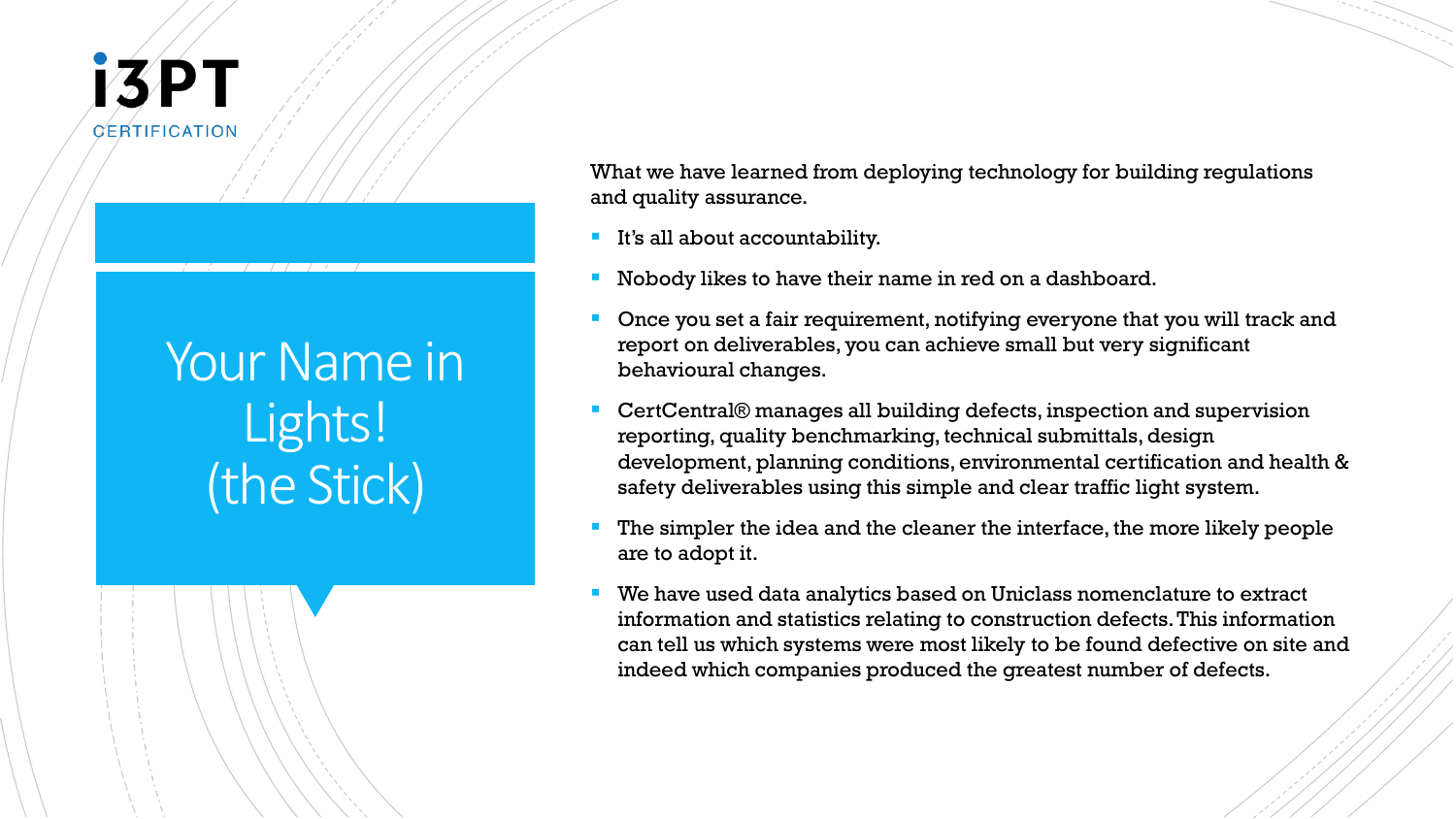

## What's in it for me? (the Carrot)

It's not all about making people comply. Innovations work best when there are clear benefits for all stakeholders.

- The initiation of a change effort might be relatively easy to trigger, but the maintenance and consolidation of that change is where the real challenge lies
- Consider the users fully in the system design.
- If you are asking someone to adopt a new practice, try to design the process in manner which will bring efficiencies e.g. inspection reporting app and digital checklists
- Treat people with respect and don't allow them to disengage from their moral duties. Highlight the self-valuation benefits of positive actions.
- Get them to focus on future benefits, combat the "Time Distortion" factor. E.g. "high performers will be seen on our reports to the client and the client has indicated that this would become a factor in future procurement decisions."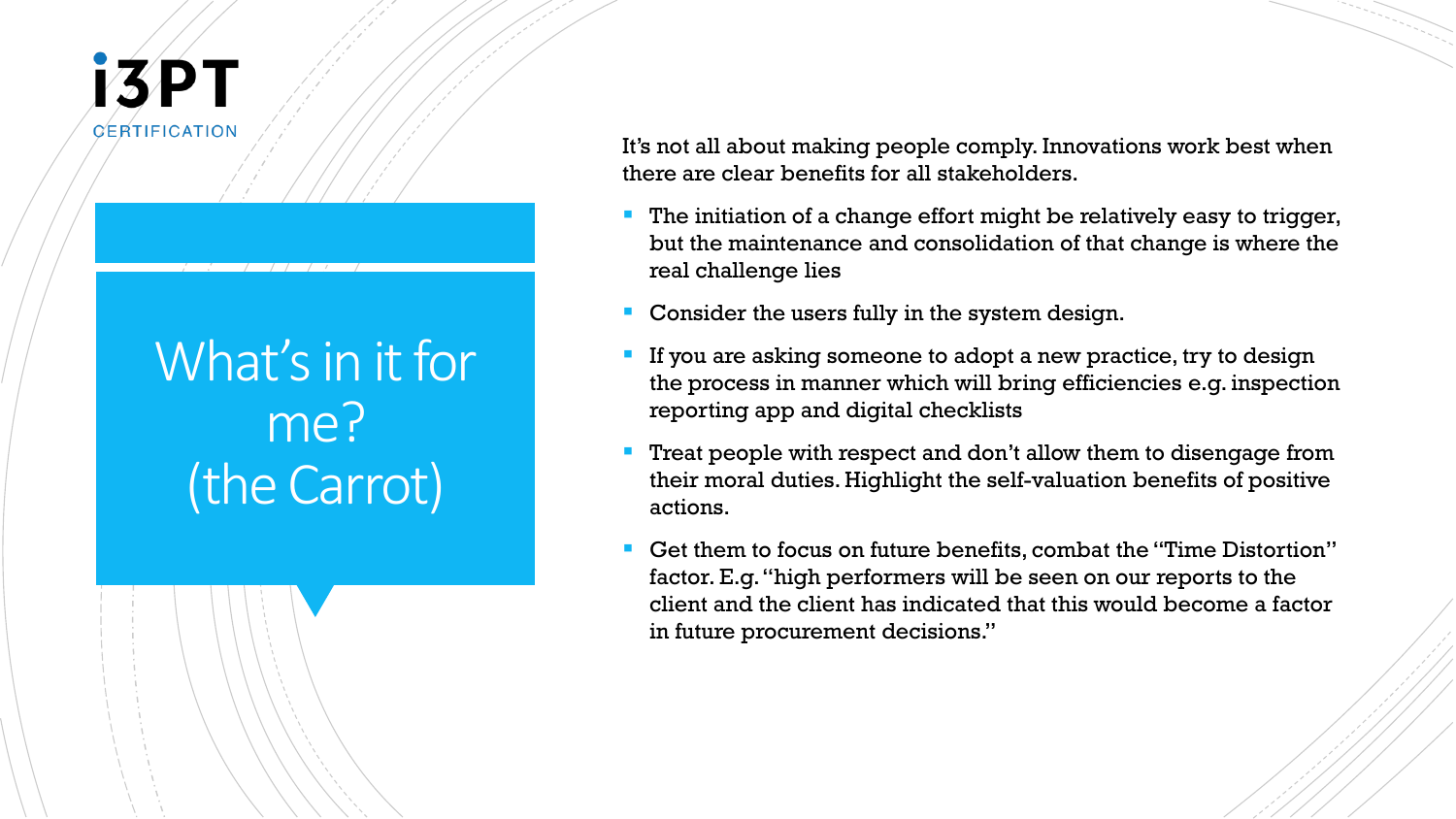

### The importance of language

- We have already discussed the risk of euphemistic labelling but there is another major risk arising from Digital Construction, which is that the over-use of acronyms and complex language makes it inaccessible.
- We need to hide the "BIM-ness" of it all.
- **EXTERGH** Many stakeholders do not relate to BIM or digital construction, as it often has a sense of "otherness"
- Sadly, unless this changes, the sectors of our industry which could benefit most from the features of these new technologies are the one's least likely to adopt it fully.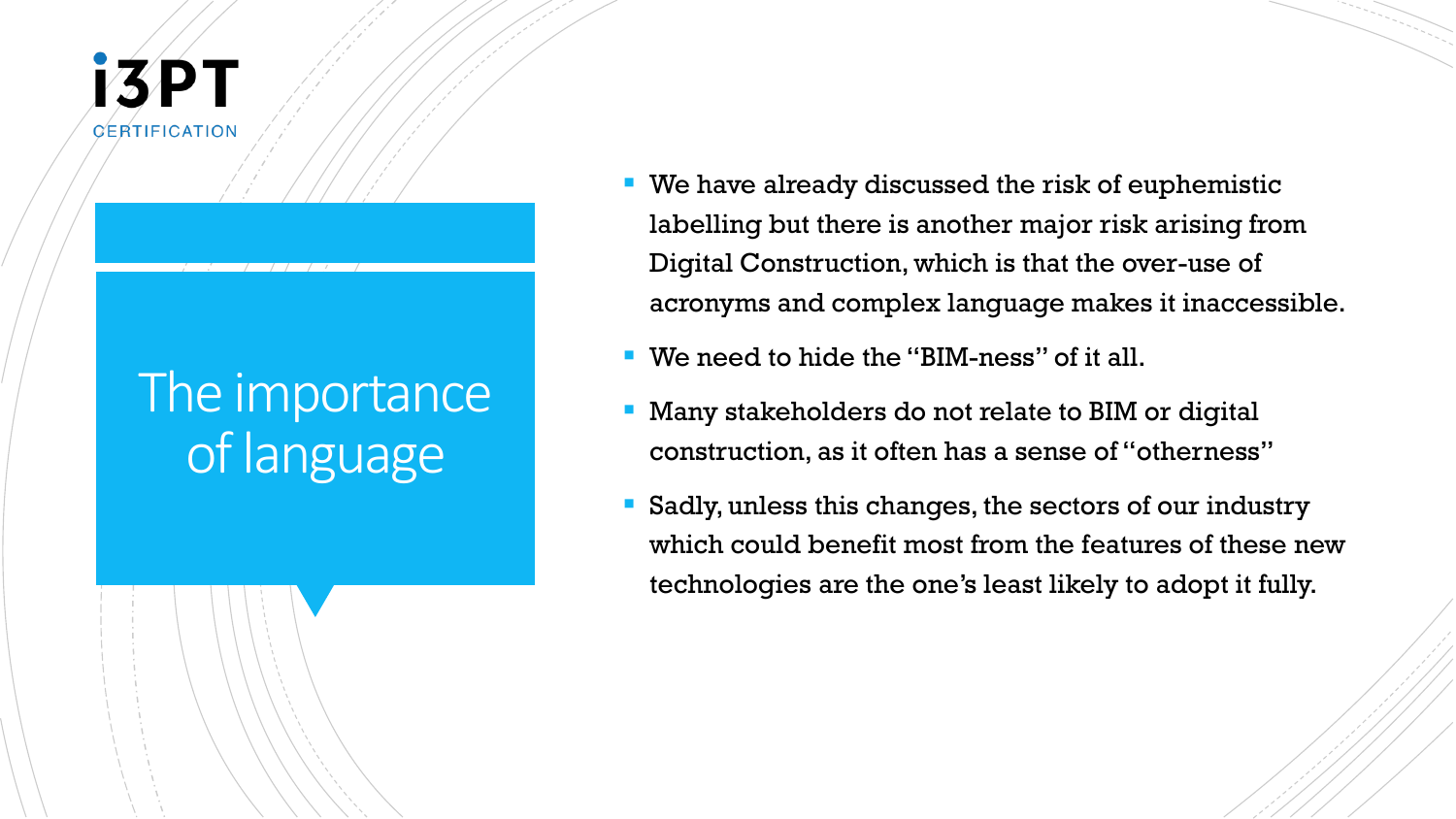

Benefits over **Features** (Why did we do this again?)

- **EX** Behavioural change begins with procurement practices and this means communicating the implications of adoption in an effective manner.
- Too many people in our industry overwhelm clients with a "level of detail" which goes beyond useful information.
- As such, even when a client chooses to go for a BIM Level 2 project, they often don't understand why they have done so, what needs to change in order for it to work, how it should benefit the building during the project and over it's lifecycle or indeed what they are going to do with the information.
- The message needs to be tailored to highlight the real benefits, rather than listing off features.
- A better educated client can make better procurement decisions and better support the maintenance of the process throughout the project.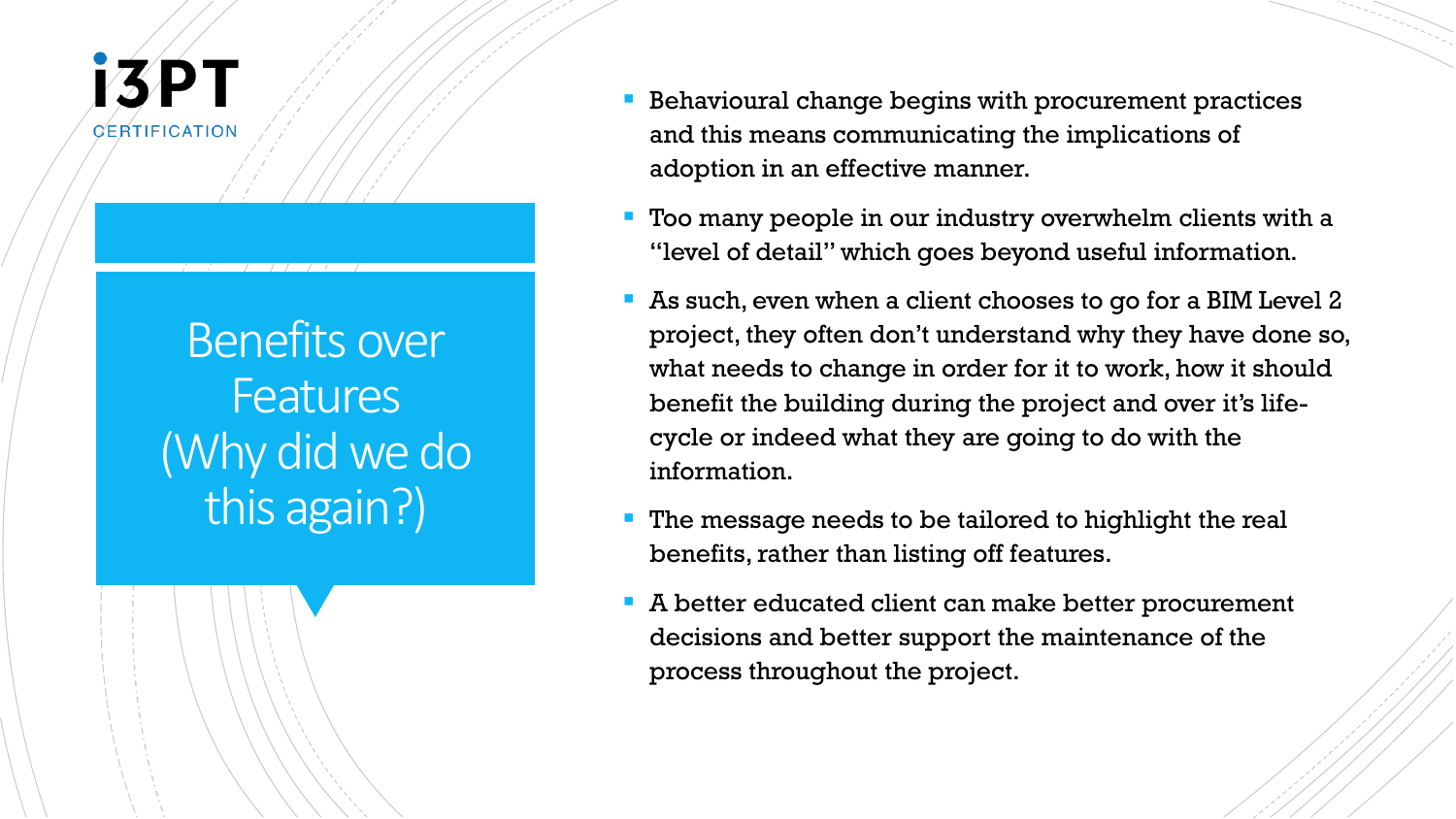

## **Closing** comments

- There is currently a huge opportunity to change and improve the culture in our industry.
- **Technology has a huge role to play in this and many** companies are doing incredible work in this field.
- If In order for it to be as effective as it could be, we need to place as much emphasis on people as we do on the technology itself.
- As leaders in this space, there is a responsibility on everyone to make it as accessible and relatable as possible for all industry stakeholder's (especially those who feel it's not about them!)